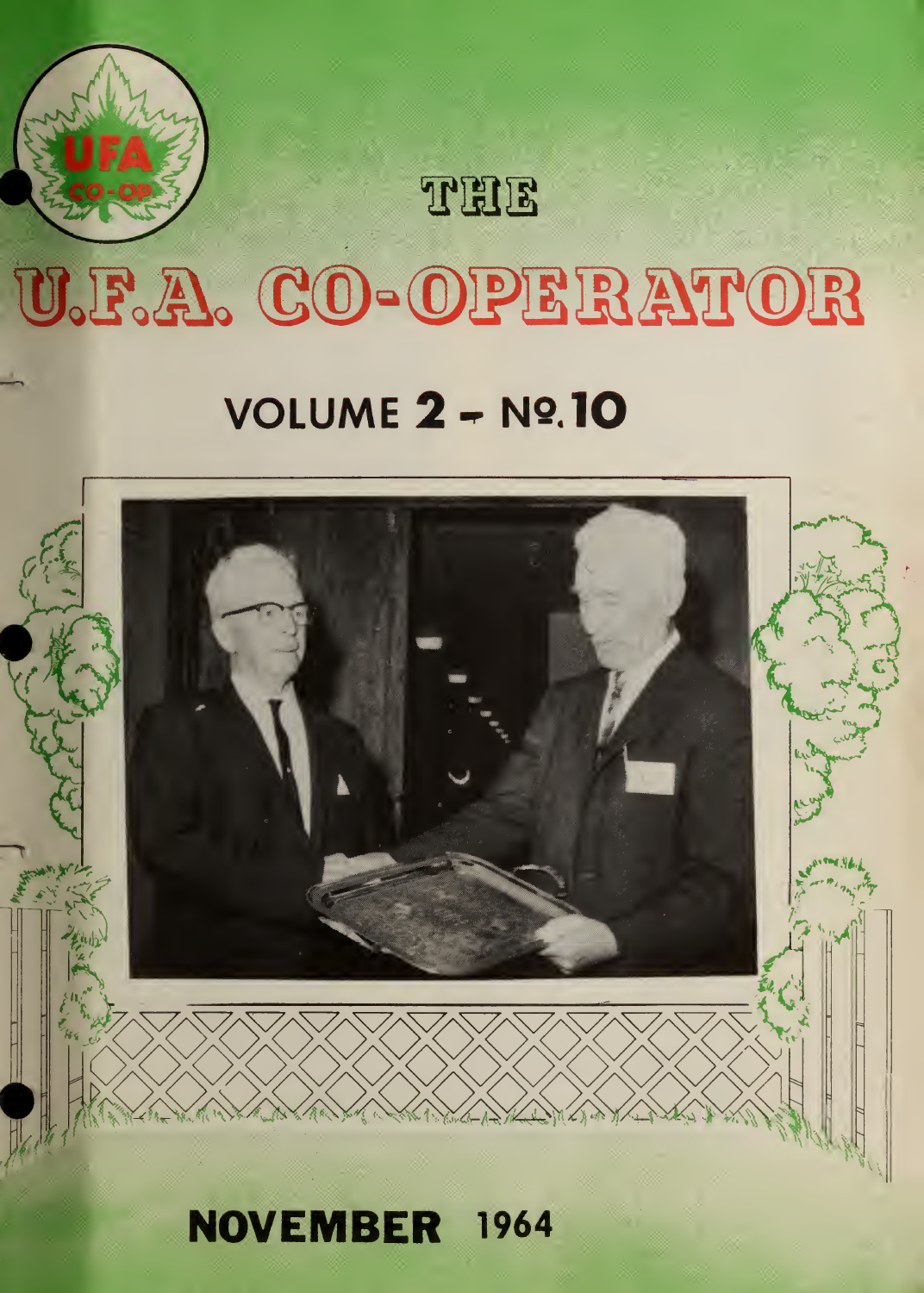A lot of people are like wheelbarrows - no good unless pushed. Some are like canoes - they need to be paddled. Some are like kites - if you don't keep a string on them they fly away. Some are like kittens - they are more contented when petted. Some are like footballs - you can't tell which way they will bounce next. Some are like balloons - full of air and ready to blow up. Some are like trailers - they have to be pulled. Some are like neon lights - they keep going on and off. And we would like to add - some are like a good watch - open faced, Pure gold,quietly busy, and full of good works.

—From the Scouter, Great Britain.

### COVER

Mr. Lome Proudfoot, U.F.A. Co-op Delegate, presenting Mr. Byler, retired U.F.A. Co-op Director, with a silver tray. The award was made in appreciation of Mr. Byler's long years of service to the U.F.A. Co-op, first as a Delegate from Chinook and later as a Director for the Calgary area.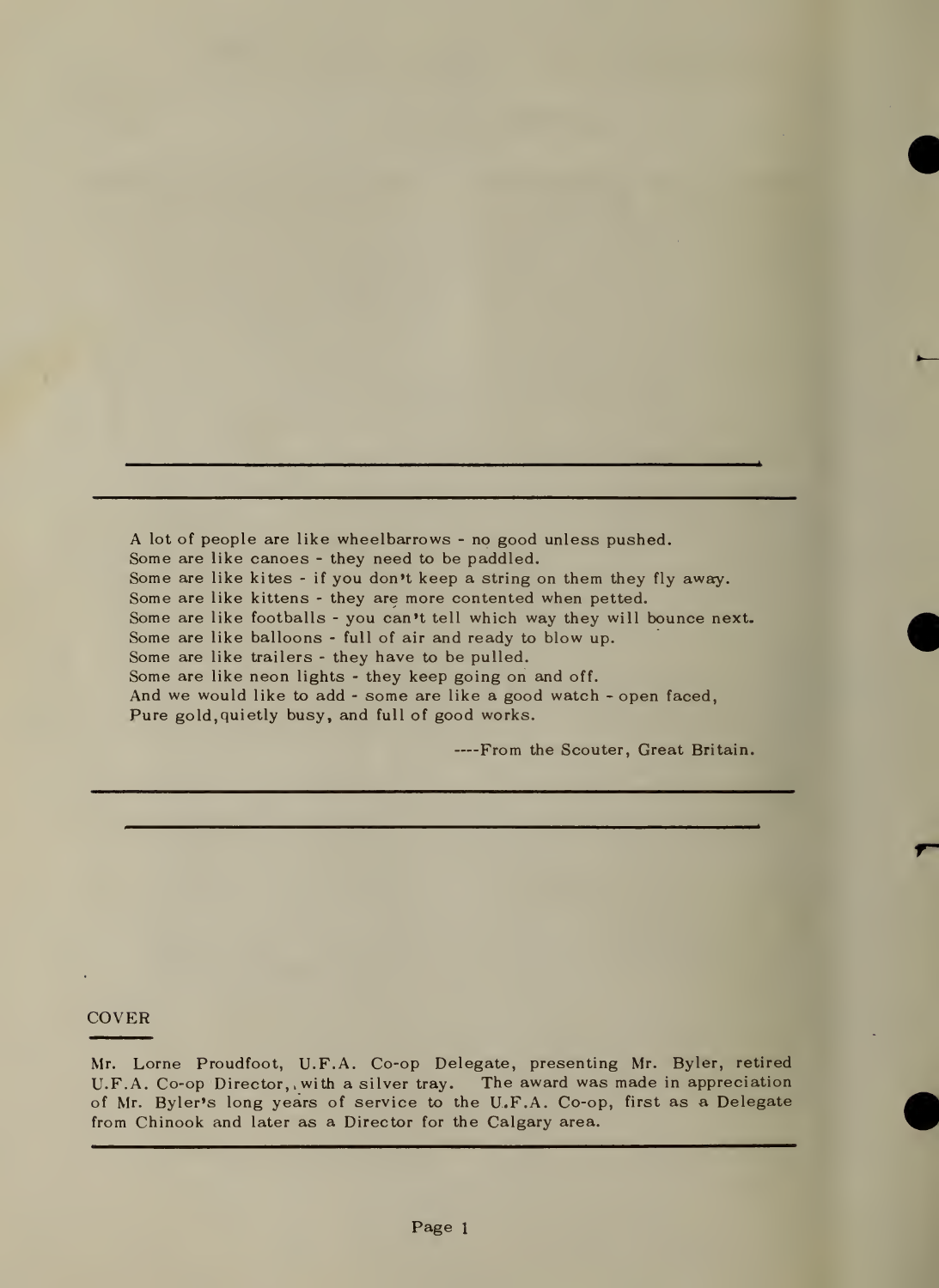### DELEGATES' CONVENTION

### Candid Shots

















**NOVEMBER**  $3, 4, 5 & 6,$ 

> 1 9  $\boldsymbol{6}$  $\overline{\mathbf{4}}$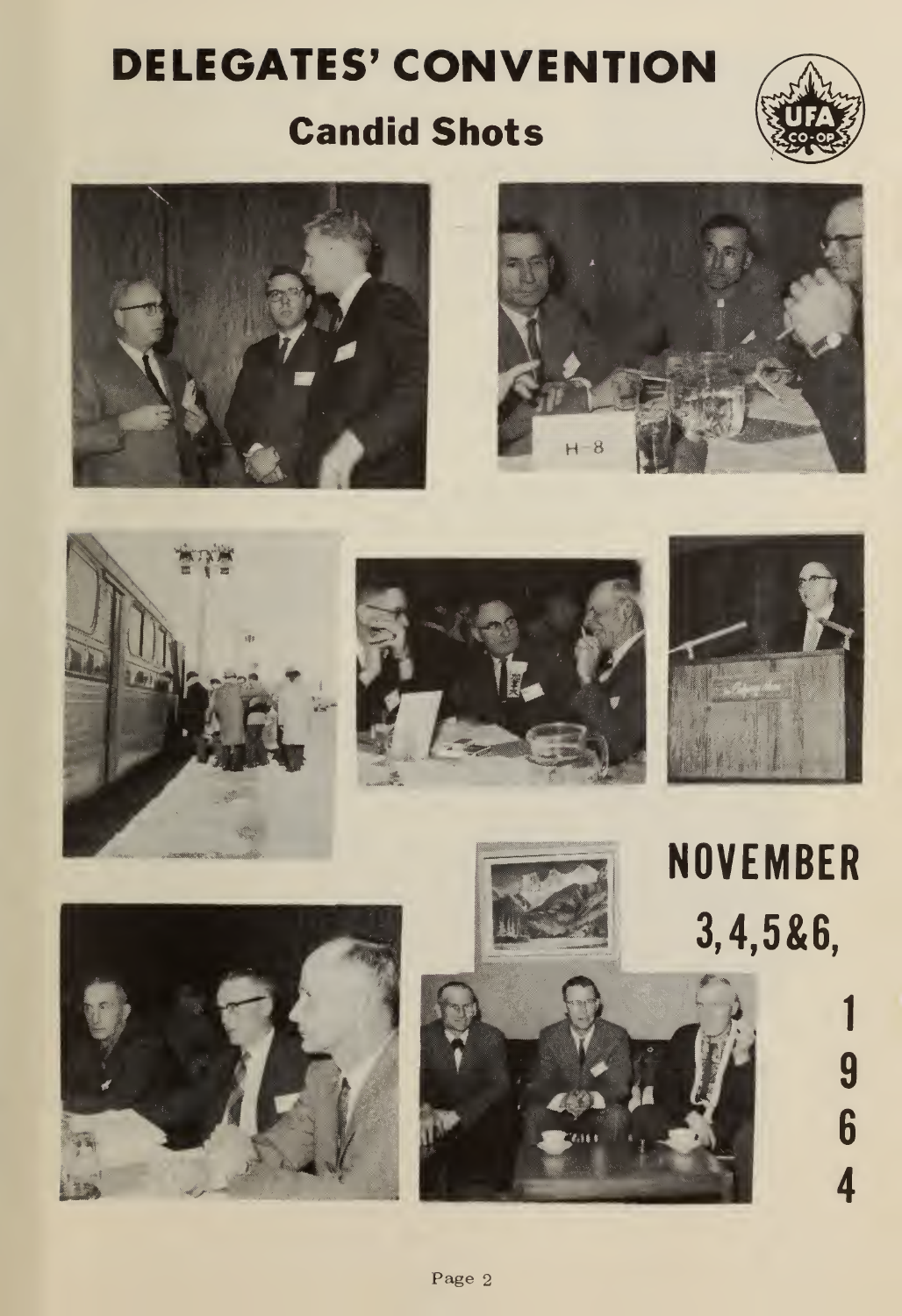### 1964- ANNUAL MEETING

Annual Meetings of any Co-operative Organization the size of U.F.A. Co-op are very significant and truly good business meetings. This year U.F.A. Co-op with assets of over 8 million and the volume of business exceeding \$21,000,000, provided the 60 delegates in attendence with much to be discussed.

One cannot realize how a grass roots Organization of many years can retain it's original objectives and still grow to the extent that U.F.A. Co-op has grown. Probably the answer lies in good objective thinking on the part of the delegates. Certainly no deviation from working toward the policy of lowering farmers cost of production has ever been accepted by any delegate or director of U.F.A. Co-op.

The Annual Meeting just completed took place at the new Calgary Inn, a luxurious hotel, especially designed to accommodate groups such as ours. Throughout the four days many key activities took place. A few of these are as follows:

Dividend and Rebate - Delegates discussed the total sales of over \$21,000,000, and following the recommendation of the Board of Directors, decisively voted in favor of an 11.5% dividend rate on Petroleum products and a 6.75% rebate on Farm Supplies. They also decided to pay out dividends incurred in the I960 purchases of petroleum products - a figure amounting to \$419,142.00 which will be paid to the members before  $December, 1964$ . The rebate this year amounts to \$523,000.00 and will be paid to locals before December 31,1964.

### BANQUET AND KEY NOTE SPEAKER



MR. C. GIBBINGS, PRESIDENT OF THE SASKATCHEWAN WHEAT POOL.

Over 350 delegates, their wives, guests and staff had the opportunity to listen to one of Canada's foremost co-operative leaders - Mr. Charles Gibbings, President of the Saskatchewan Wheat Pool.

Following the fine banquet, Mr. Gibbings, a dynamic personality, held the keenest attention of all with his interesting and timely approach to the way in which Cooperatives have benefited Western Canada. In his address, Mr. Gibbings reminisced through the years to the current problems of today, spicing it occasionally with bits of delightful humor.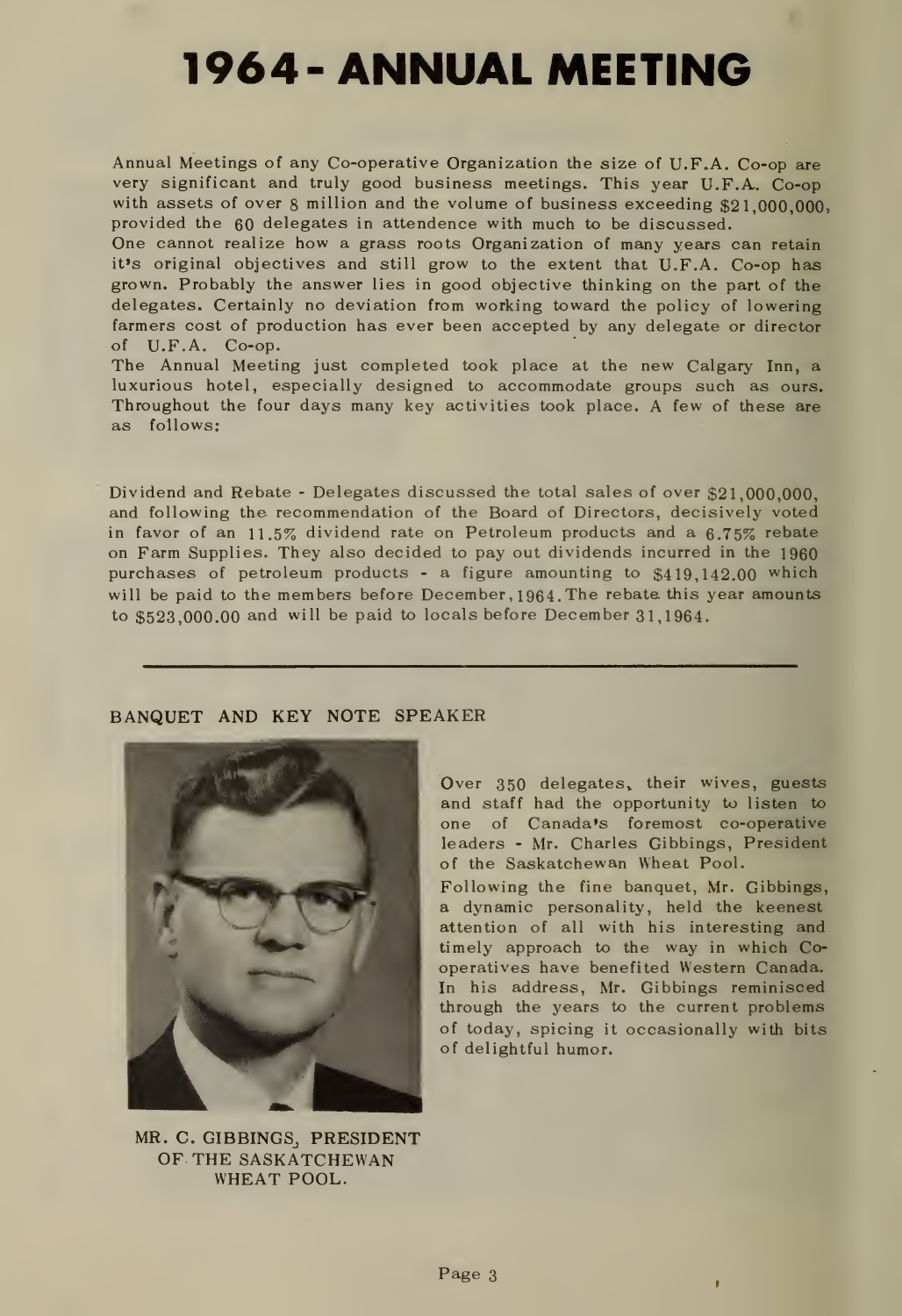### ANNUAL MEETING President's Address

The annual address of the president of a large co operative organization is an indication of the thinking of such an organization. Mr. George Sayle, President of U.F.A. Co-op, left no room for doubt that this co operative is and will continue to be the leader in Farm Supply co-operatives. He went on to say that the prog ress made by the U.F.A. Co-op is founded on a solid base secured by three important legs. These three legs are:



1. Management and Staff 2. Experience 3. Finances MR. GEORGE SAYLE

The solid base of this organization, supported by good management and staff, many years of experience and a sound financial policy, will be able to continue to provide the farmer owners with better than average service. The future devel opment can and will depend upon the farmers' wishes, and when these wishes demand service U.F.A. Co-op will be able to adequately provide these services. The continuation and expansion of these services will be systematic and effi cient and on no occasion will the thought be to build an empire - the only thought will be to build a good basic co-operative to supply our Alberta farmers' needs.

OFFICE AND PRECUTTING TOUR - Thursday morning the delegates, their wives and guests boarded two Calgary City buses which took them to the U.F.A. Co-op Office, the Calgary Farm Supply Centre and the Precutting Plant.



Delegates by the bus load tour their Office, Farm Supply Centre and Precutting Plant in Calgary.

The tour, <sup>a</sup> result of <sup>a</sup> suggestion by the delegates Educational Advisory Committee, took all morning. Delegates had the opportunity of seeing the internal workings of their Organization. Many questions were asked of the tour leaders and a great deal of pride of ownership was shown by the delegates as they were guided through their own premises.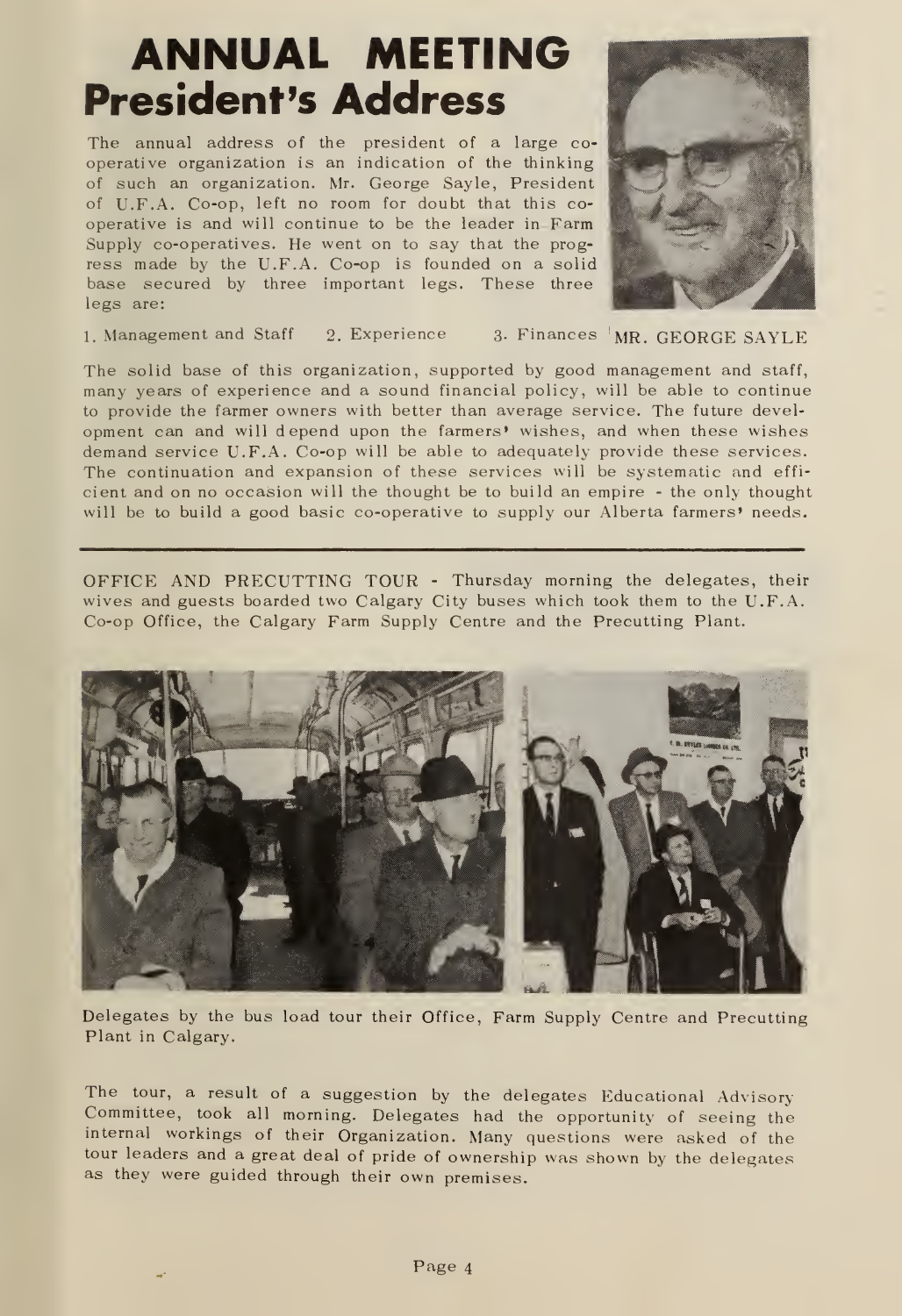### Delegates' Workshop

Delegate Responsibilities, Interpretation of Financial Statements, and Organizational Structure of a Co-operative were highlight topics discussed at the recent delegates' workshop. This workshop attended by 50 of the 63 delegates was held at the modern Calgary Inn and directed by the Delegates' Educational Advisory Committee.

Delegate responsibilities and duties were ably presented by four of the Committee members - delegates:

- H. Haney
- P. Duby
- E. McDonald
- O. Gudlaugson





Mr. Jake Fehr

Interpretation of Financial Statements and Organizational Structure of a Cooperative were very ably conducted by Mr. Jake Fehr of Western Co-op College in Saskatoon. Mr. Fehr, a well known instructor in Co-operatives can add this workshop to his list of achieve ments.

On hand to provide good background information were:

> George Sayle - President Wm. McCartney - General Manager R.B. Ward - Treasurer A.W. Piatt - Executive, Secretary

Chairman for the one and one-half day session was D. Lien of the Information Service Department.

### Farm Organization

Delegates to the Annual Meeting voted in favor of a resolution based upon the recent study of farm organization in Alberta. The resolution clearly set out the establishment of a county organization based on existing Farm Union sub-districts. Members are to be from the co-operatives, commodity groups and elected from membership at large. Similarly the Provincial Board is to be elected on the same basis. Part of the financing of this organization is to be on a percentage of earnings from the farmer owned co-operatives. This organization is to be a member of the Canadian Federation of Agriculture.

The resolution went on to instruct the Directors of U.F.A. Co-op to express similar views at the Annual Meeting of the Alberta Federation of Agriculture.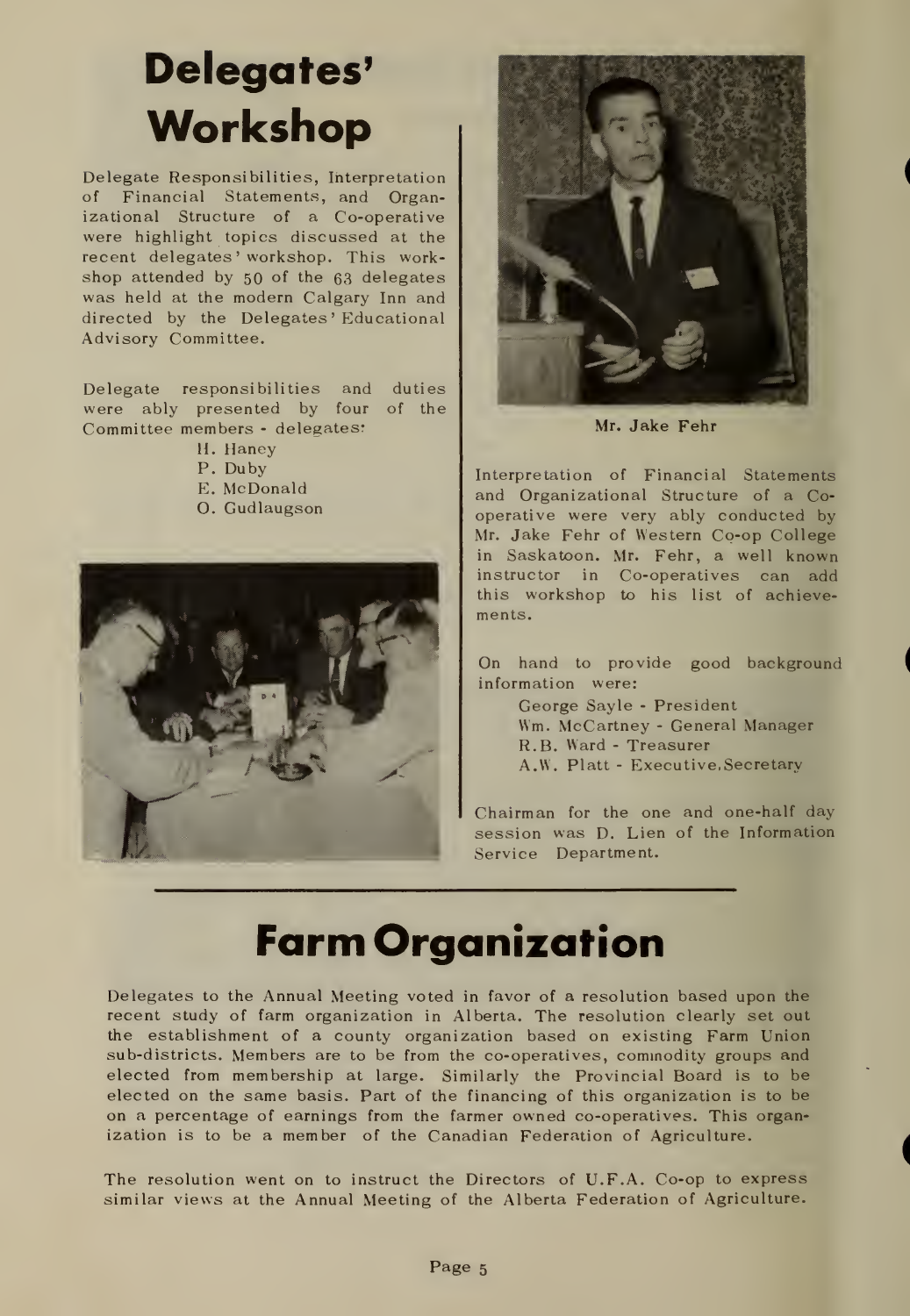### Welcome to Two New Directors



MR. CLAIRE ZIEGLER



MR. EWEN MCDONALD

Congratulations to Mr. C. Ziegler and Mr. Ewen McDonald on their elections to the U.F.A. Co-op Board of Directors. Mr. Ziegler replaces Mr. Jake Frey who retired from the Board during the last year. Mr. McDonald represents the new area formed during the redistribution last year.

### Executive Re-elected





MR. GEORGE SAYLE MR. JOHN ERICKSON MR. A.F. SILVER



The Board of Directors re-elected Mr. George Sayle, Director from the Peace River area, as President of U.F.A. Co-op.

Mr. John Erickson was re-elected Vice-President.

Mr. A.F. Silver was re-elected Executive Member.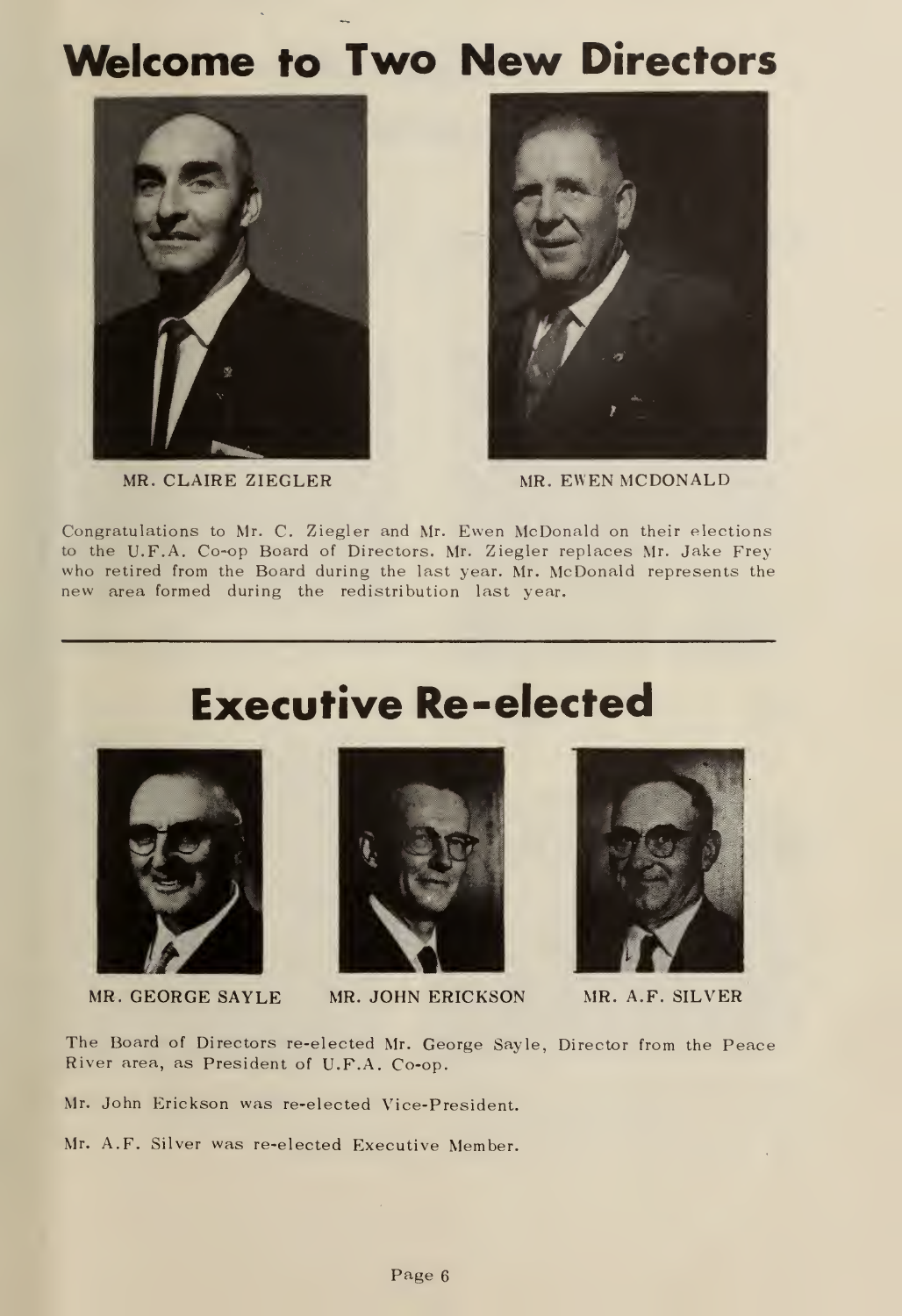# PETROLEUM PRODUCT INFORMATION

### Motor Oil Classifications

To assist operators in selecting the correct grade and type of motor oil for a particular engine or service, two motor oil classifications are in current use. These are (1) "S.A.E. Viscosity Number" system. (2) "A.P.I. Service" system.

Both systems have been periodically revised to keep abreast of engineering changes in engines and their attendant requirements so that current classifications take into account modern engines and oils.

In this issue the S.A.E. Viscosity Number system will be explained and in future issues other classifications will be defined and explained.

The S.A.E. (Society of Automotive Engineers) crank case oil classification is a means of identifying oils by their Viscosity range. This classification

has no bearing on the quality or per formance of an oil, but it does enable engine builders to recommend proper bodied oils, depending upon engine design, service conditions and temperature.

The Viscosity (measure of resistance to flow) of an oil is expressed as the number of seconds required for a measured volume of oil to flow through the Viscosity instrument. The longer the running time, the higher the Viscosity of the oil. Thus an S.A.E. 40 oil is "thicker" than an  $S.A.E. 30$ ; an  $S.A.E.$ 20W is not as fluid as an S.A.E. 10W- Viscosity numbers with the additional symbol "W" (winter) are based on the Viscosity at OoF, whereas those with no additional symbol are based on the Viscosity at 210oF. An S.A.E. rating shown as 20-20W means that the oil meets the S.A.E. standard for both winter and warm weather service.

Operators can readily obtain oil of the correct Viscosity since the system is universally used by all Oil Companies to identify their grades of oil.

### Winter Meetings

Delegates, Directors, Petroleum Super visors and Information Service Depart ment Personnel are beating the roads now with the all out winter Agency Meeting Program. The hope for good attendance and good reasonable weather is foremost in the minds of the seven teams conducting these meetings.

The program this year is to have the majority of all Agency Meetings con ducted prior to the Farmers' Union Convention which is December 7th to 11th. The reasoning behind this move is because of past experiences showing that early meetings are always better attended.

The Petroleum Division has made this program possible through the provision of Supervisory Staff to assist in con ducting the meetings. Petroleum Super visors, A. Carder, D. MacNeill, G. Gimbel and Wm. Love will conduct meet ings within their own respective areas. The other areas of the Province will be covered by Information Service Depart ment Personnel, D. Lien, E. Reimer and A. Goetz.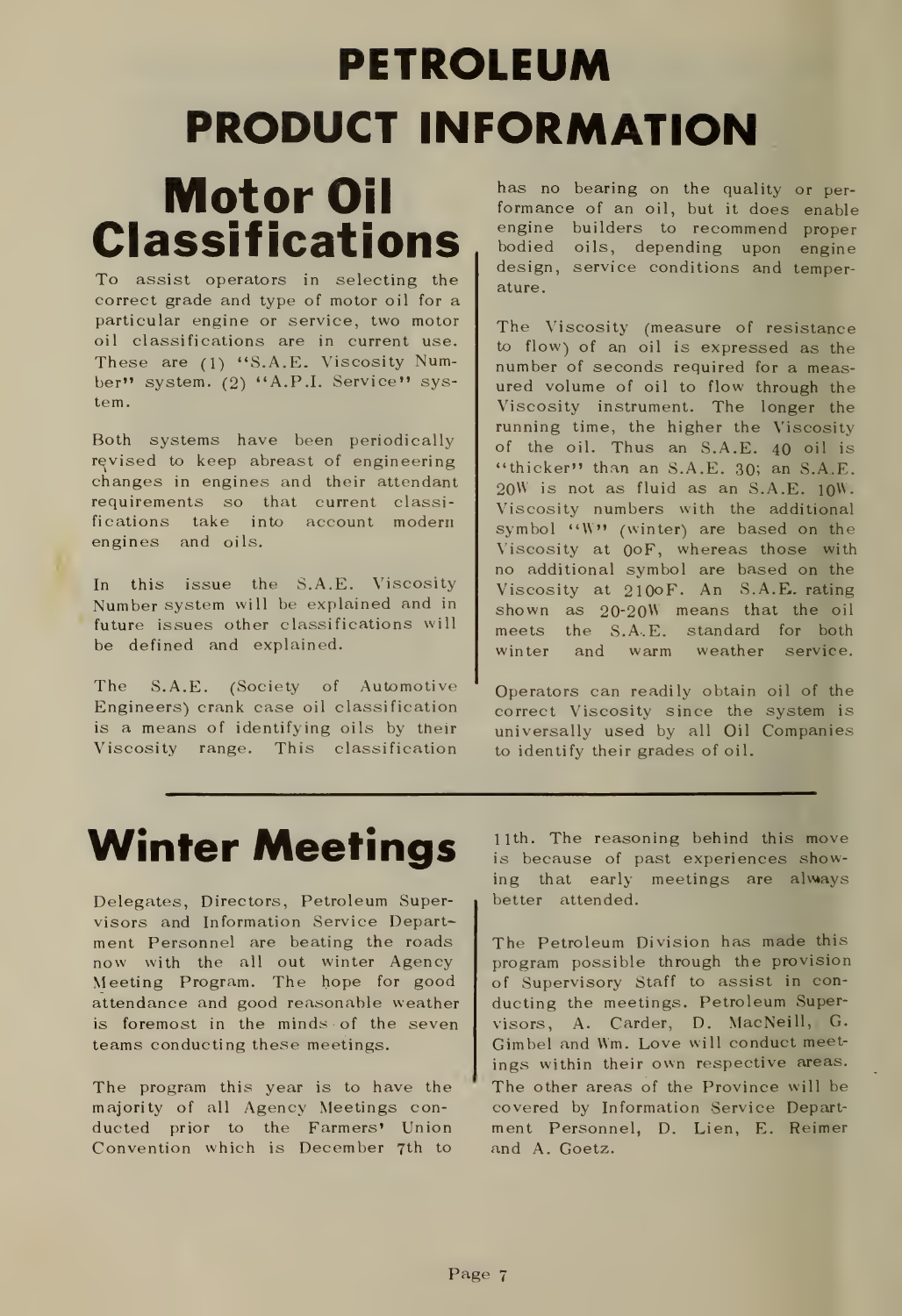### FARM SUPPLY

The month of October saw the opening of two new Farm Supply Depots, located in Grimshaw and in Camrose.

Approximately 1500 people came out to tour the new  $40'$  x 100' Depot at Grimshaw which opened on October 3.

The new Farm Supply Depot at Camrose was opened on October 15. Camrose area is now served by a staff of four from a 6,000 sq. ft. Warehouse and Show room.



Spur Line being built to Grimshaw Farm Supply Depot



Only Top Quality Brand Name Products Are Distributed From Farm Supply Outlets



Over 3,000 different items to choose from



A view of the unlimited parking and some of the 150 cars and trucks at Grimshaw opening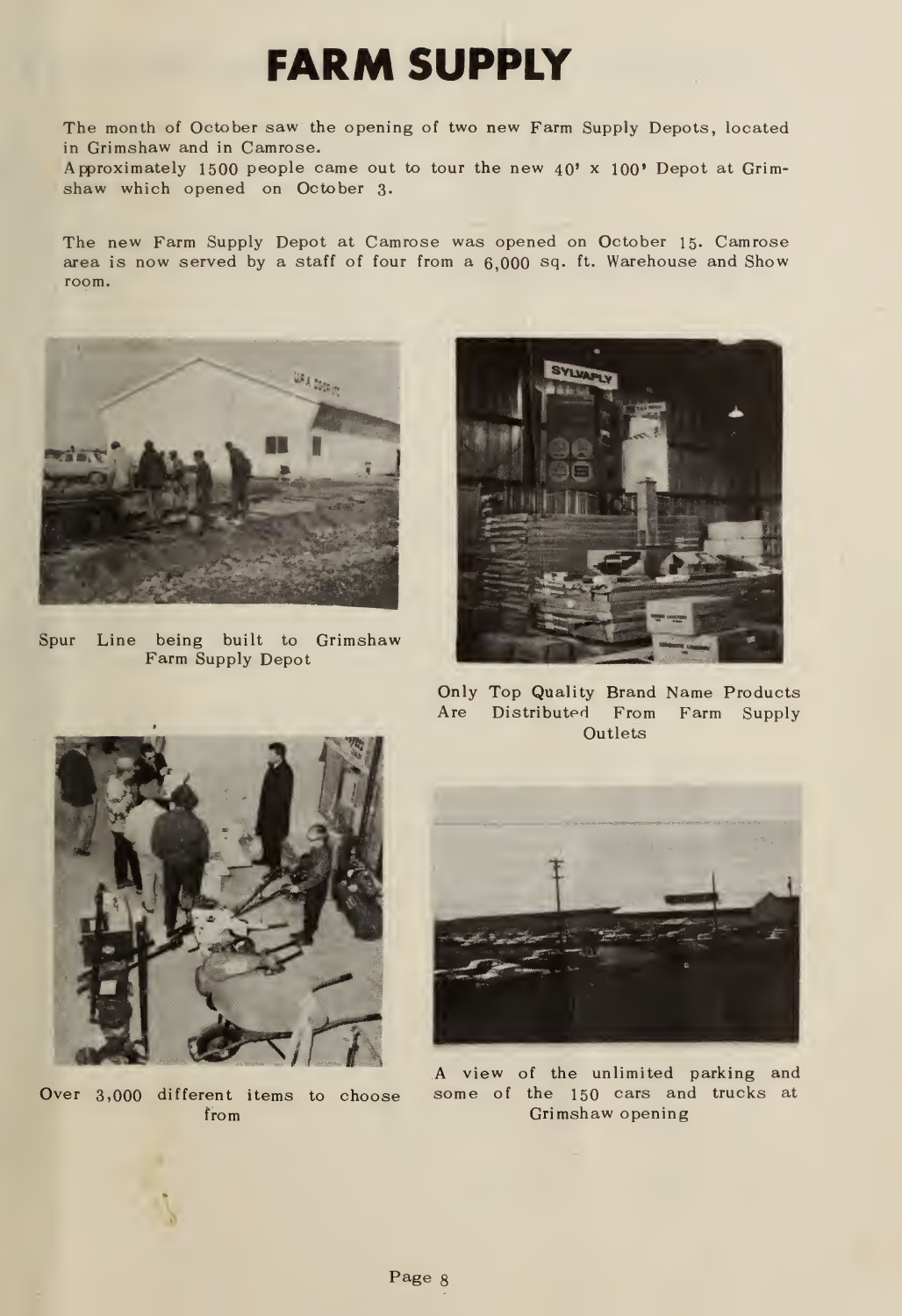# Here **Winter Meetings** and There

### Congratulations!

Lyle and Joyce Hanna of the Calgary sessions. Office. The Hanna's now have a family of one girl - Shelley.

Also to Bill and Grace Tuttle on the arrival of a baby girl - Deborah.

Merv. Borgeson took his last walk as a single man on November 7. Best Wishes to you, Merv. and your wife,Kareen.

A masquerade Hallowe'en party was held at the Imperial Bowl Banquet Room on October 31. Although many more staff members could have turned out the people that did attend had a very enjoyable time. See you at the Christmas party.

Our sincere sympathy to Bill Tuttle whose father passed away suddenly November 12. Mr. Tuttle lived in Ontario.

### Welcome!

Jack W. Templeton Terry Erasmus John Rattell Alvin Goetz Wayne Anderson Allan Cole Arthur Gingress Dennis Andersen Judy Cameron Judy Hellawell Bruce Burke Allan Shermack Shirley Swartz

Petroleum Dividend F.S. Camrose Information Service Credit F.S. Camrose F.S. Calgary F.S. Calgary . Steno Calgary Dividend I.B.M. F.S. Camrose F.S. Calgary

### WORKSHOP

A one day workshop for supervisory and managerial staff was held at the Capri Motor Hotel, Red Deer, Alberta, October 19th. Under the guidance of Dean Lien, of the Information Service Depart ment, 31 U.F.A. Co-op personnel took part in the informative and educational Mr. William McCartney, General Manager of U.F.A. Co-op, opened this session. His introductory remarks outlined the important role this type of gathering will play in discussing U.F.A. Co-op policy and analyzing its operations.

The morning session dealt with U.F.A. Co-op structure and its membership. Mr. McCartney outlined the purpose and function of the operations group in the U.F.A. Co-op. He also explained the role of the General Manager. Mr. Ward Smith, Farm Supply Division Manager, Mr. Arnold Piatt, Executive Secretary, Mr. R.B. Ward, Treasurer, Mr. A.P. Olson, Personnel Manager, and Mr. J.C. Robb, Petroleum Division Manager, briefly outlined the operation of their separate divisions in U.F.A. Co-op.

A tape recording on "Selling" was presented by E. Reimer. It was felt by the group that many employees become too involved in their particular division. Discussing the responsibility of 'each opens up a new avenue of greater appreciation of the over-all objectives of the U.F.A. Co-operative.

All those present, as advisors and members of the staff, are looking forward to more of this type of informal and informative sessions next year.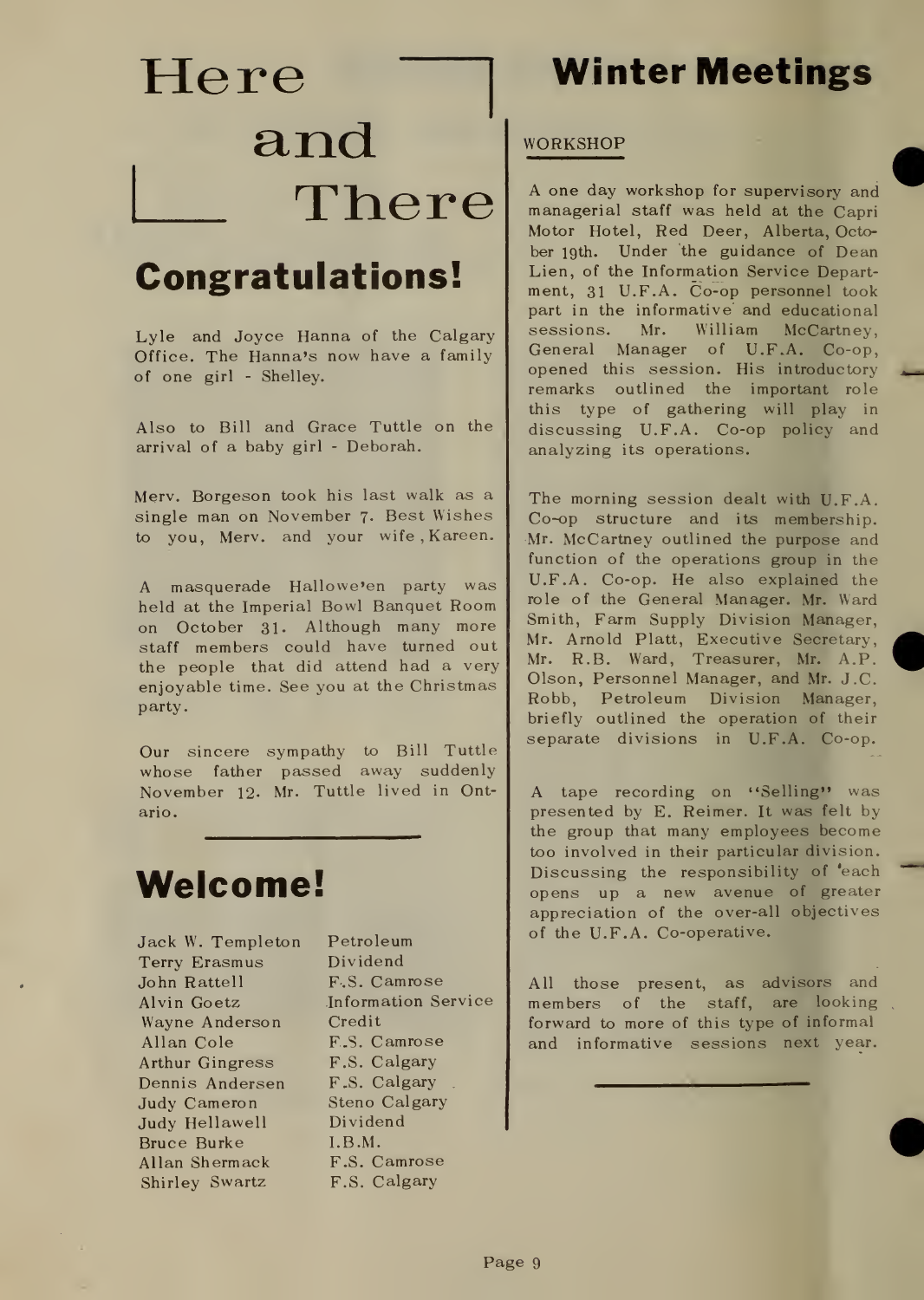### HAVEN'T GOT TIME

Opportunity tapped at a door, with a chance for the person within, He rapped till his fingers were sore, and muttered: "Come on, let me in, Here is something I know you can do, here's a hill that you can climb," But the person inside, very quickly replied, "Old fellow, I haven't got time."

Opportunity wandered along, in search of a man who would rise, He said to the indolent throng: "Here's a chance for the fellow who tries." But each of them said with a smile, "I wish <sup>I</sup> could do it, but I'm Very busy today, and I'm sorry to say, that <sup>I</sup> really haven't got time."

At last opportunity came, to a man who was burdened with cares, And said:"I now offer the same, opportunity that has been theirs, Here's a duty that ought to be done, it's a chance if you've got time to take it." Said the man with a grin: "Come along pass it in, I'll either find time or I'll make it."

Of all the excuses there are, by which this old world is accursed, This "Haven't got time" is by far, the poorest, the feeblest, the worst. A delusion it is, and a snare, if the habit is yours, you should shake it, For if you want to do what is offered to you, you'll either find time or you'll make it